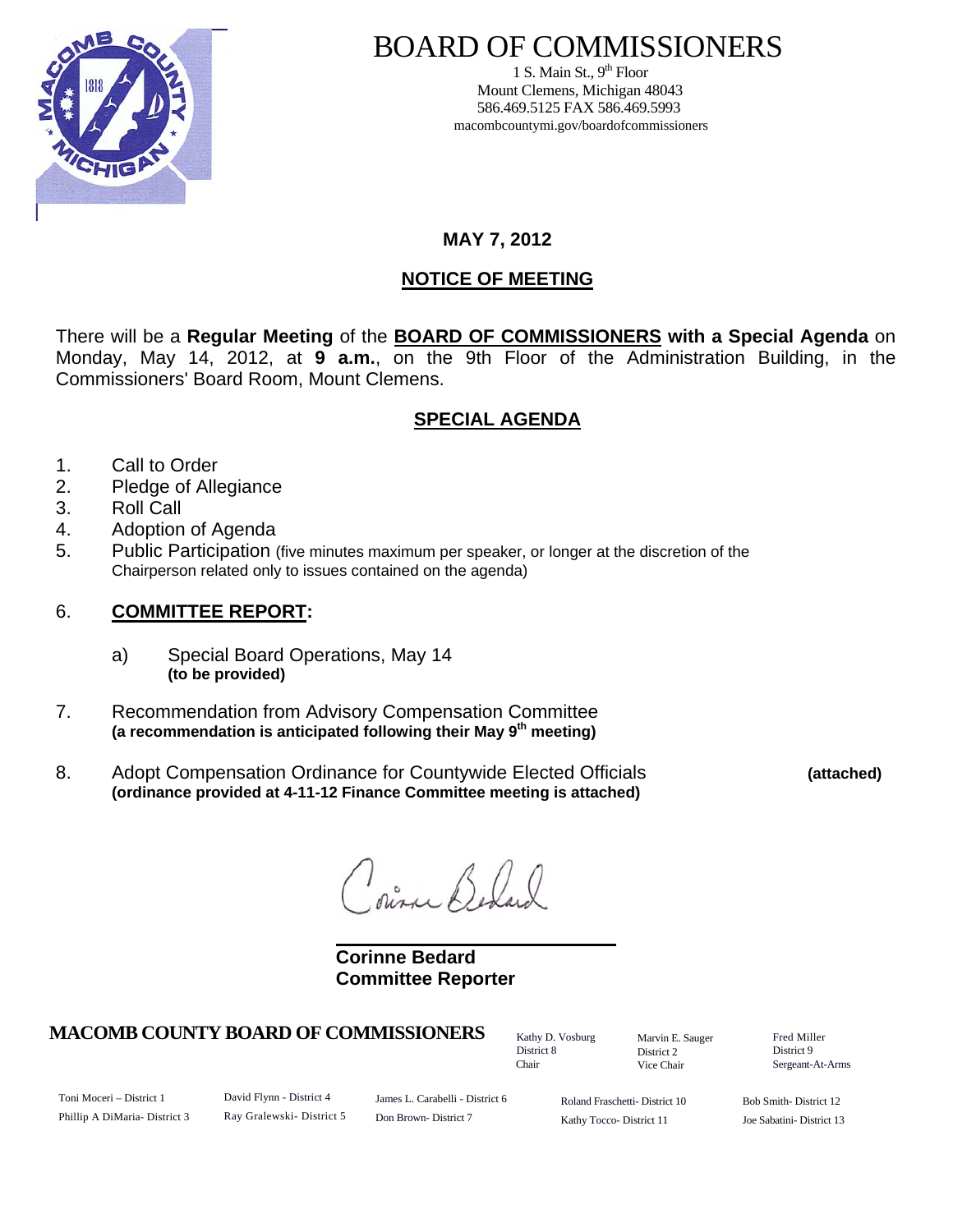#### **ENROLLED ORDINANCE**

#### **NO. 2012-\_\_\_\_\_\_\_**

#### **INTRODUCED BY COMMISSIONER(S)** , SUPPORTED BY **COMMISSIONER**

AN ORDINANCE TO ESTABLISH THE COMPENSATION OF COUNTYWIDE ELECTED OFFICIALS PURSUANT TO SECTION 10.11.1 OF THE HOME RULE CHARTER OF MACOMB COUNTY, MICHIGAN

#### **IT IS HEREBY ORDAINED BY THE PEOPLE OF THE CHARTER COUNTY OF MACOMB:**

#### **SECTION 1. SHORT TITLE**

This ordinance shall be cited as the 2013-2016 Compensation Ordinance for Countywide Elected Officials.

#### **SECTION 2. PURPOSE**

The purpose of this Ordinance is to establish the compensation for the Countywide Elected Officials, i.e. the Clerk/Register of Deeds, Treasurer, Public Works Commissioner, Prosecutor and Sheriff, for the term of their office commencing on January 1, 2013 as required by Section 10.11.1 of the Home Rule Charter of Macomb County.

#### **SECTION 3. ANNUAL COMPENSATION OF COUNTYWIDE ELECTED OFFICIALS**

To the extent authorized by the County Charter, the Countywide Elected Officials listed below are hereby granted for the term of their office commencing on January 1, 2013 and ending on December 31, 2016 the following annual salaries:

| 2013-2016 |
|-----------|
| \$106,745 |
| \$115,482 |
| \$106,913 |
| \$106,745 |
| \$111,540 |
|           |